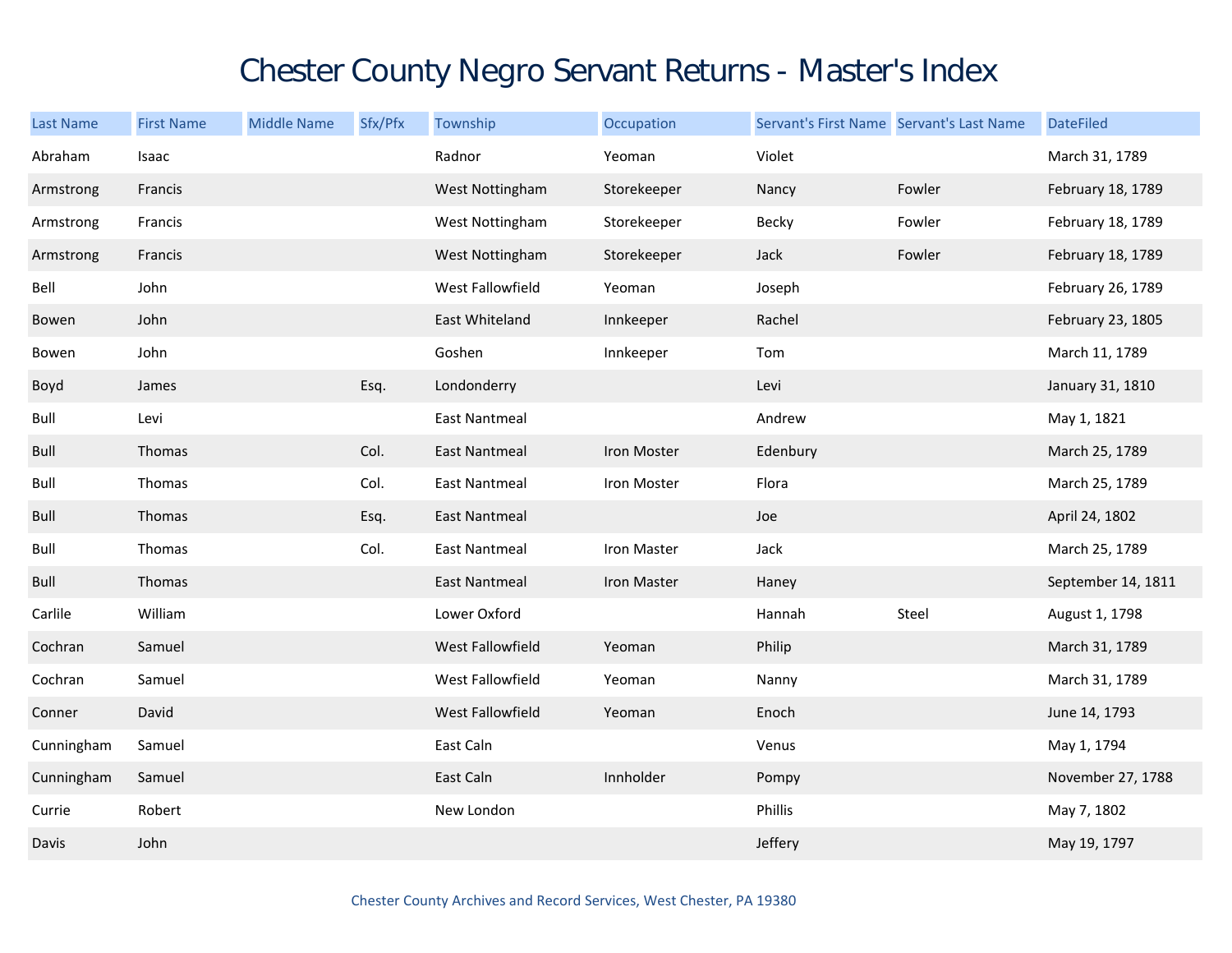| <b>Last Name</b> | <b>First Name</b> | <b>Middle Name</b> | Sfx/Pfx         | Township             | Occupation             | Servant's First Name Servant's Last Name |          | <b>DateFiled</b>   |
|------------------|-------------------|--------------------|-----------------|----------------------|------------------------|------------------------------------------|----------|--------------------|
| Dewees           | Waters            |                    |                 | East Fallowfield     | Iron Master            | Phillis                                  | Wees     | November 7, 1807   |
| Dickey           | Ebenezer          |                    |                 | East Nottingham      |                        | Phillis                                  |          | January 9, 1807    |
| Dickey           | Ebenezer          |                    |                 | East Nottingham      | Minister of the Gospel | Hannah                                   |          | February 7, 1811   |
| Dickey           | William           |                    |                 | Oxford               | Yeoman                 | Nell                                     |          | March 30, 1789     |
| Downing          | Samuel            |                    |                 | West Caln            |                        | Ben                                      | Chesnut  | February 22, 1797  |
| Finley           | John              | E.                 | Reverend        | Oxford               | Minister               | Jane                                     |          | February 25, 1789  |
| Finley           | John              | Ε.                 | Reverend Oxford |                      | Minister               | Joe                                      |          | February 25, 1789  |
| Finley           | John              | E.                 | Reverend Oxford |                      | Minister               | Sophia                                   |          | February 25, 1789  |
| Fulton           | James             |                    |                 | Londonderry          |                        | Beck, Jr.                                |          | August 17, 1809    |
| Futhey           | Samuel            |                    | Jr.             | West Fallowfield     | Yeoman                 | Jane                                     |          | March 30, 1789     |
| Futhey           | Samuel            |                    | Jr.             | West Fallowfield     | Yeoman                 | James                                    |          | March 30, 1789     |
| Futhey           | Samuel            |                    | Jr.             | West Fallowfield     | Yeoman                 | Sall                                     |          | March 30, 1789     |
| Gibbs            | Gilbert           |                    |                 | West Caln            | Farmer                 | Fanny                                    |          | July 29, 1805      |
| Graham           | John              |                    |                 | Honey Brook          |                        | Jo                                       |          | December 16, 1795  |
| Graham           | John              |                    |                 | Honey Brook          |                        | Hainey                                   |          | February 1794      |
| Happersett       | Jacob             |                    |                 | <b>West Nantmeal</b> | Miller                 | Charlotte                                |          | Undated            |
| Happersett       | Jacob             |                    |                 | <b>West Nantmeal</b> | Miller                 | Sall                                     |          | December 15, 1813  |
| Happersett       | Jacob             |                    |                 | <b>West Nantmeal</b> | Miller                 | Dan                                      |          | January 3, 1809    |
| Happersett       | Jacob             |                    |                 | <b>West Nantmeal</b> | Miller                 | Barnard                                  |          | August 30, 1806    |
| Happersett       | Jacob             |                    |                 | <b>West Nantmeal</b> |                        | Jack                                     |          | August 21, 1798    |
| Happersett       | Jacob             |                    |                 | <b>West Nantmeal</b> |                        | Esther                                   |          | November 23, 1803  |
| Happersett       | Jacob             |                    |                 | <b>West Nantmeal</b> | Miller                 | Julia                                    |          | Undated            |
| Happersett       | Jacob             |                    |                 | <b>West Nantmeal</b> | Miller                 | George                                   |          | December 28, 1810  |
| Happersett       | Jacob             |                    |                 | <b>West Nantmeal</b> |                        | James                                    |          | September 14, 1801 |
| Haslet           | Jane              |                    |                 | West Fallowfield     |                        | James                                    | Gallaher | July 22, 1797      |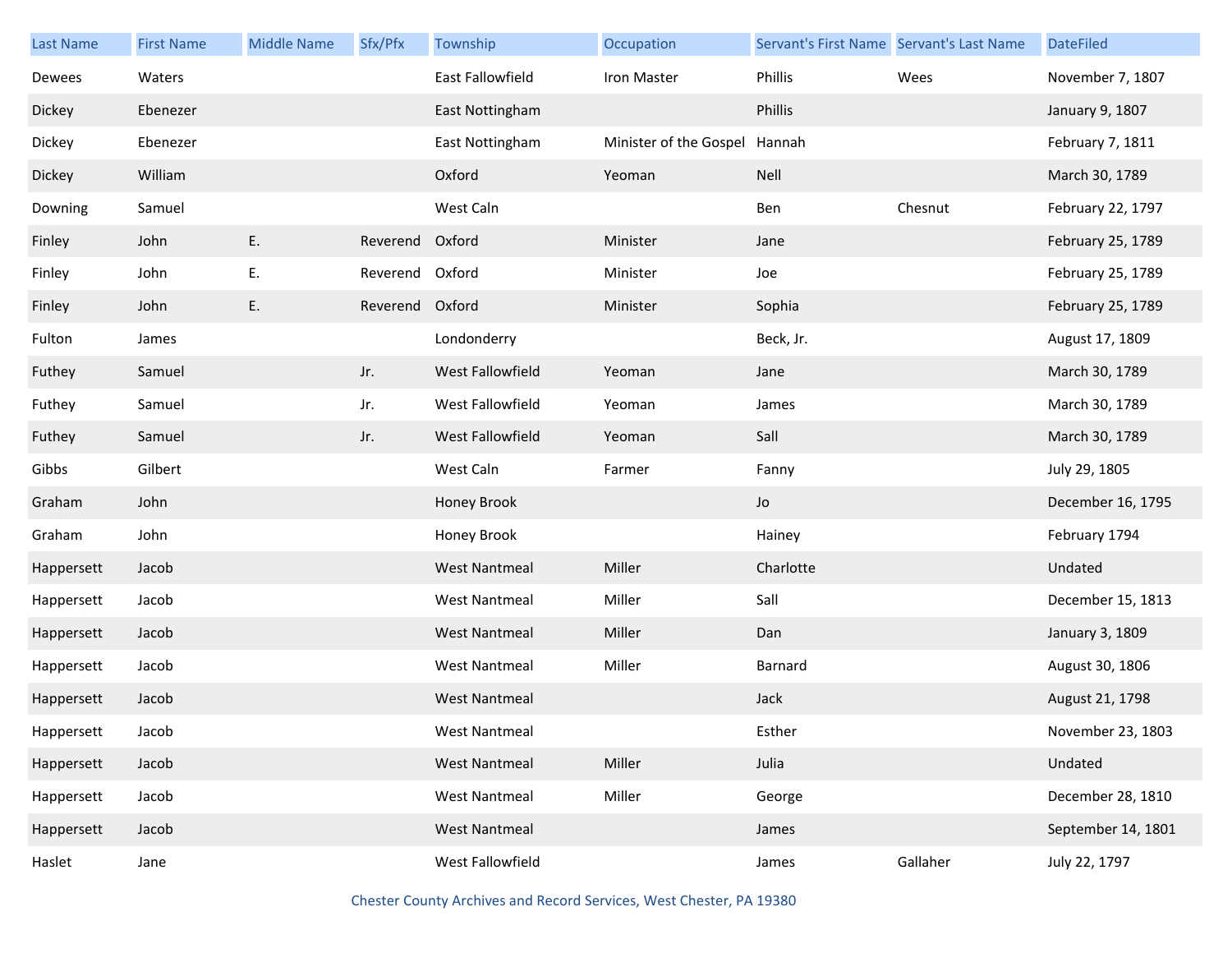| <b>Last Name</b> | <b>First Name</b> | <b>Middle Name</b> | Sfx/Pfx | Township       | Occupation | Servant's First Name Servant's Last Name | <b>DateFiled</b>  |
|------------------|-------------------|--------------------|---------|----------------|------------|------------------------------------------|-------------------|
| Hayes            | James             |                    |         | Lower Oxford   |            | Zella                                    | May 26, 1805      |
| Hayes            | James             |                    |         | Lower Oxford   |            | Thomas                                   | November 1, 1808  |
| Hayes            | Jane              |                    |         | Lower Oxford   |            | Lisha                                    | May 9, 1797       |
| Hayes            | Jane              |                    |         | Lower Oxford   |            | Jacob                                    | November 15, 1802 |
| Hayes            | Margaret          |                    |         | Lower Oxford   | Widow      | Zachariah                                | February 13, 1821 |
| Hays             | Jane              |                    |         | Lower Oxford   |            | Corray                                   | June 12, 1800     |
| Hodson           | Robert            |                    |         | New London     | Farmer     | Zack                                     | 1793              |
| Hood             | Elizabeth         |                    |         | Oxford         |            | Caesar                                   | October 23, 1794  |
| Hood             | Elizabeth         |                    | Jr.     | Oxford         |            | Bell                                     | January 5, 1797   |
| Hood             | Mary              |                    |         | Oxford         |            | Isaac                                    | October 23, 1794  |
| Hood             | Samuel            |                    |         | Lower Oxford   |            | Jacob                                    | September 3, 1799 |
| Hood             | Samuel            |                    |         | Lower Oxford   |            | Lydia                                    | March 31, 1801    |
| Hood             | Walter            |                    |         | Oxford         | Yeoman     | Bill                                     | March 31, 1789    |
| Hood             | Walter            |                    |         | Oxford         | Yeoman     | Hannah                                   | March 31, 1789    |
| Hood             | Walter            |                    |         | Oxford         | Yeoman     | Jean                                     | March 31, 1789    |
| Hood             | Walter            |                    |         | Oxford         | Yeoman     | Febe                                     | March 31, 1789    |
| Hood             | Walter            |                    |         | Oxford         | Yeoman     | Sall                                     | March 31, 1789    |
| Hood             | Walter            |                    |         | Oxford         | Yeoman     | Mint                                     | March 31, 1789    |
| Jacobs           | Benjamin          |                    |         | West Whiteland | Yeoman     | Tacey                                    | March 30, 1789    |
| Kelso            | Katerine          |                    |         | New London     |            | Sally                                    | December 18, 1798 |
| Lowrey           | Andrew            |                    |         | Oxford         |            | Phillis                                  | January 6, 1794   |
| Lowry            | Margaret          |                    |         | Lower Oxford   |            | Jesse                                    | August 20, 1801   |
| McCalmont        | James             |                    |         | Honey Brook    |            | Charles                                  | May 22, 1804      |
| McClintock       | James             |                    |         | Coventry       |            | Bill                                     | February 18, 1806 |
| McClure          | William           |                    |         | Oxford         | Yeoman     | Nell                                     | March 30, 1789    |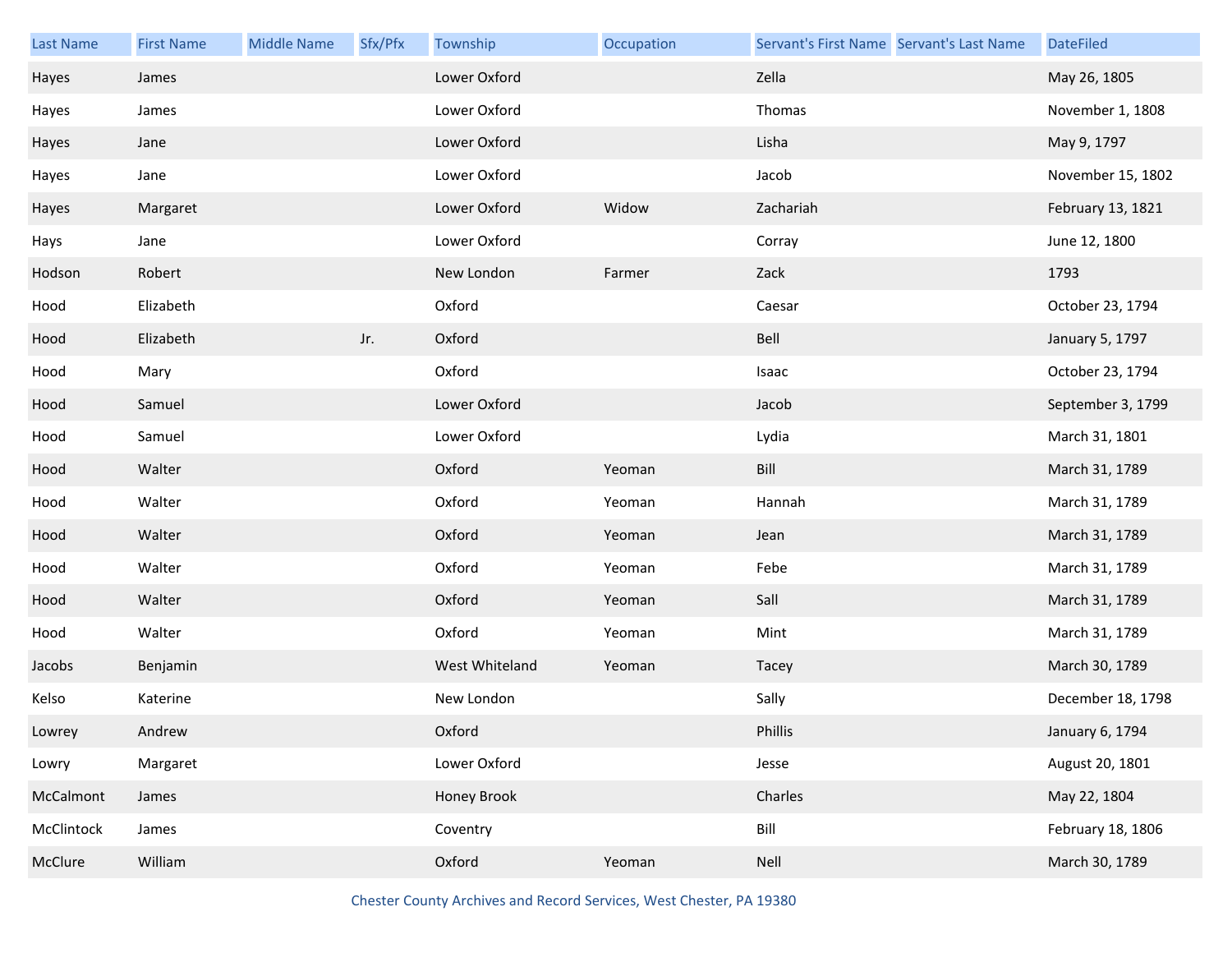| <b>Last Name</b> | <b>First Name</b> | <b>Middle Name</b> | Sfx/Pfx  | Township             | Occupation  | Servant's First Name Servant's Last Name |        | <b>DateFiled</b>  |
|------------------|-------------------|--------------------|----------|----------------------|-------------|------------------------------------------|--------|-------------------|
| McDowell         | James             |                    | Capt.    | Oxford               | Storekeeper | Natt                                     |        | February 25, 1789 |
| McDowell         | James             |                    | Capt.    | Oxford               | Storekeeper | Poll                                     |        | February 25, 1789 |
| McDowell         | James             |                    |          | Lower Oxford         |             | Charlot                                  |        | August 22, 1798   |
| McDowell         | James             |                    | Capt.    | Oxford               | Storekeeper | Sib                                      |        | February 25, 1789 |
| McDowell         | James             |                    |          | Lower Oxford         |             | Benn                                     |        | March 20, 1798    |
| McDowell         | James             |                    |          | <b>Upper Oxford</b>  | Farmer      | Tom                                      |        | April 8, 1806     |
| McDowell         | John              |                    | Dr.      | New London           |             | Henry                                    |        | December 26, 1804 |
| Menough          | John              |                    | Jr.      | New London           |             | Robert                                   |        | October 30, 1795  |
| Menough          | John              |                    | Jr.      | New London           | Yeoman      | Cato                                     |        | March 31, 1789    |
| Menough          | John              |                    | Jr.      | New London           | Yeoman      | Dick                                     |        | March 31, 1789    |
| Menough          | John              |                    | Jr.      | New London           | Yeoman      | Ben                                      |        | March 31, 1789    |
| Mitchell         | Alexander         |                    | Reverend | Sadsbury             | Minister    | Hannah                                   |        | March 16, 1789    |
| Moore            | James             |                    | Esq.     | <b>West Nantmeal</b> |             | John                                     | Spence | December 16, 1800 |
| Moore            | James             |                    | Esq.     | <b>West Nantmeal</b> | Miller      | George                                   |        | November 27, 1788 |
| Moore            | James             |                    | Esq.     | <b>West Nantmeal</b> | Miller      | Hager                                    |        | November 27, 1788 |
| Moore            | Joseph            |                    | Dr.      | Goshen               |             | Silas                                    |        | March 31, 1789    |
| Moore            | Joseph            |                    | Dr.      | Goshen               |             | Casia                                    |        | March 31, 1789    |
| Morrison         | Alexander         |                    |          | New London           | Yeoman      | Phillis                                  |        | November 10, 1797 |
| Morrison         | Alexander         |                    |          | New London           |             | Anna                                     |        | January 17, 1805  |
| <b>Nice</b>      | John              |                    |          | <b>East Nantmeal</b> | Tanner      | Joe                                      |        | March 31, 1789    |
| North            | Roger             |                    |          | East Caln            | Yeoman      | Stephen                                  |        | March 31, 1789    |
| North            | Roger             |                    |          | East Caln            | Yeoman      | Saul                                     |        | March 31, 1789    |
| Park             | Joseph            |                    |          | Sadsbury             | Tanner      | Andy                                     |        | March 30, 1789    |
| Park             | Joseph            |                    |          | Sadsbury             | Tanner      | Will                                     |        | March 30, 1789    |
| Pinkerton        | John              |                    |          | Oxford               | Yeoman      | Bess                                     |        | March 25, 1789    |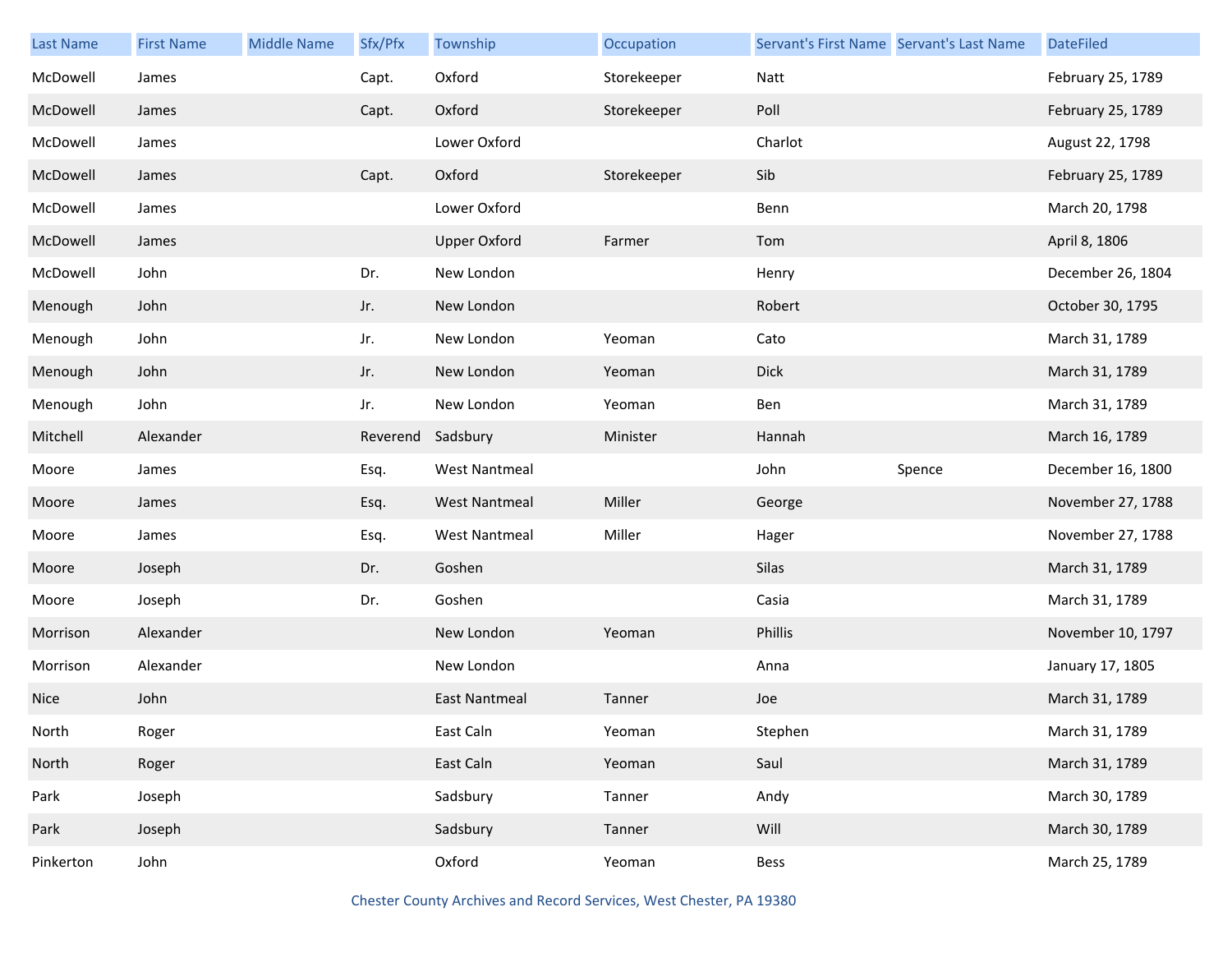| <b>Last Name</b> | <b>First Name</b> | <b>Middle Name</b> | Sfx/Pfx | Township             | Occupation  | Servant's First Name Servant's Last Name |        | <b>DateFiled</b>   |
|------------------|-------------------|--------------------|---------|----------------------|-------------|------------------------------------------|--------|--------------------|
| Pritchard        | Anthony           |                    |         | Charlestown          | Yeoman      | Saul                                     |        | May 9, 1791        |
| Pritchard        | Anthony           |                    |         | Charlestown          | Yeoman      | Luce                                     |        | May 9, 1791        |
| Pritchard        | Anthony           |                    |         | Charlestown          | Yeoman      | David                                    |        | May 9, 1791        |
| Pritchard        | Anthony           |                    |         | Charlestown          | Yeoman      | Violet                                   |        | May 9, 1791        |
| Ramsey           | Hugh              |                    |         | East Nottingham      |             | Senica                                   |        | October 24, 1798   |
| Ramsey           | Hugh              |                    |         | East Nottingham      |             | Phebey                                   |        | July 16, 1801      |
| Ramsey           | Hugh              |                    |         |                      |             | Gainer                                   |        | November 22, 1796  |
| Ross             | John              |                    |         | Oxford               |             | Frank                                    |        | September 18, 1793 |
| Ross             | John              |                    |         | Oxford               | Farmer      | Joole                                    |        | 1792               |
| Sherrer          | William           |                    |         | New London           |             | Sam                                      |        | February 19, 1801  |
| Siter            | Adam              |                    | Jr.     | Radnor               | Innholder   | Betsey                                   |        | March 31, 1789     |
| Siter            | Adam              |                    |         | Radnor               | Innholder   | Jesse                                    |        | March 31, 1789     |
| Siter            | Adam              |                    |         | Radnor               | Tanner      | Jack                                     |        | March 31, 1789     |
| Steel            | James             |                    |         | West Fallowfield     | Paper maker | Emely                                    |        | October 16, 1813   |
| Sterritt         | David             |                    |         | Lower Oxford         | Farmer      | Isabella                                 | Jones  | May 8, 1812        |
| Sterritt         | David             |                    |         | Lower Oxford         | Farmer      | Betsey                                   |        | May 10, 1808       |
| Sterritt         | William           |                    |         | Lower Oxford         |             | Maranda                                  |        | October 25, 1804   |
| Sterritt         | William           |                    |         | Lower Oxford         |             | Jacob                                    |        | August 12, 1806    |
| Sterritt         | William           |                    |         | Lower Oxford         | Farmer      | Zachariah                                |        | May 7, 1806        |
| Templer          | Richard           |                    |         | <b>East Nantmeal</b> |             | David                                    | Loy    | August 30, 1800    |
| Thompson         | William           |                    |         | New London           |             |                                          | Lawson | October 23, 1794   |
| Twaddle          | William           |                    |         | Birmingham           | Iron Master | Lucey                                    |        | March 25, 1789     |
| Twaddle          | William           |                    |         | Birmingham           | Iron Master | Bob                                      |        | March 25, 1789     |
| Twaddle          | William           |                    |         | Birmingham           | Iron Master | Barny                                    |        | March 25, 1789     |
| Twaddle          | William           |                    |         | Birmingham           | Iron Master | Tacey                                    |        | March 25, 1789     |